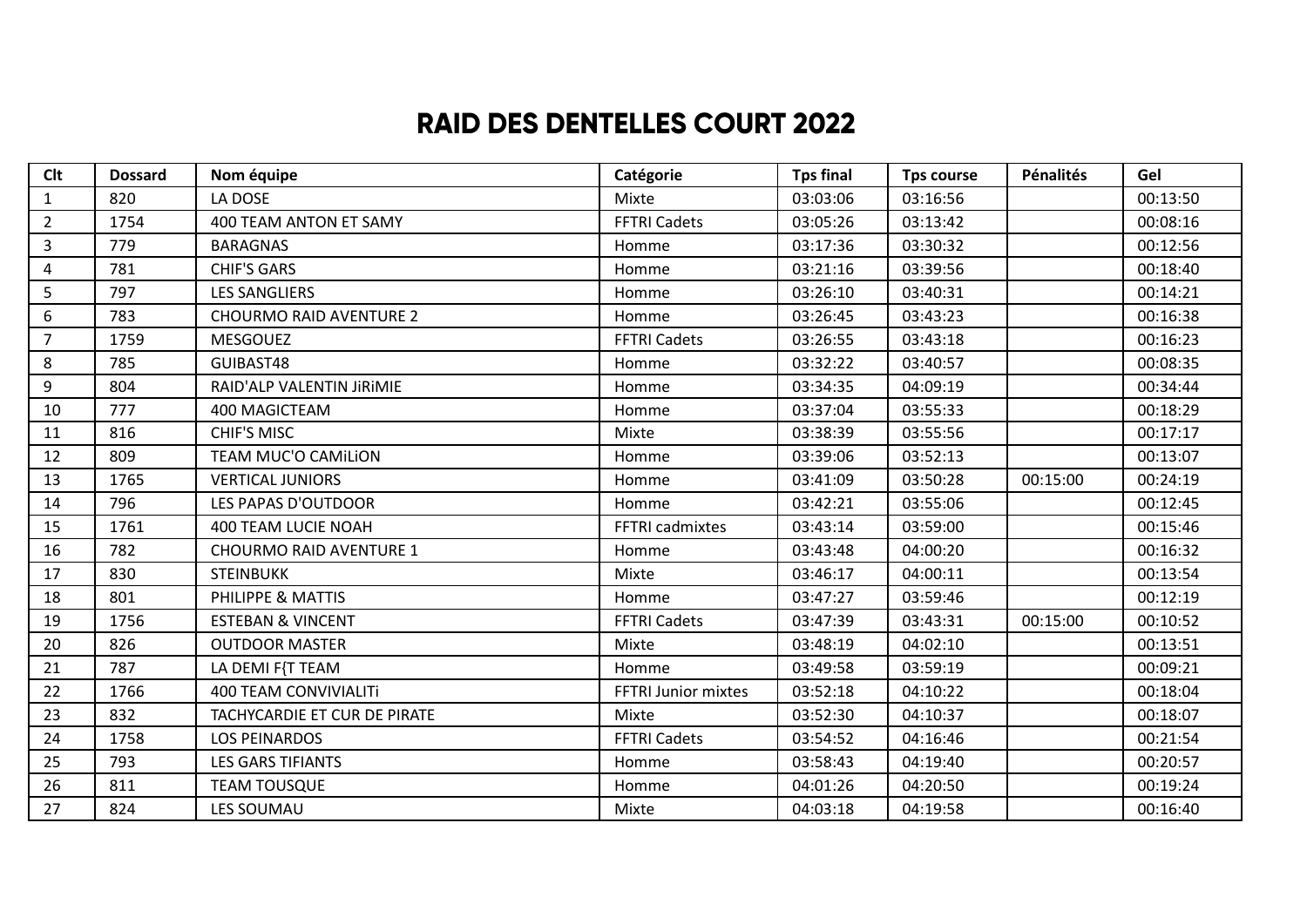| 28 | 803  | <b>QUICK &amp; FLUPKE</b>          | Homme               | 04:03:42 | 04:12:05 |          | 00:08:23 |
|----|------|------------------------------------|---------------------|----------|----------|----------|----------|
| 29 | 828  | RAIDALP AYMERIC MARIE              | Mixte               | 04:06:56 | 04:23:29 |          | 00:16:33 |
| 30 | 771  | FRIDG'N'LOCHE                      | Femme               | 04:09:19 | 04:25:08 |          | 00:15:49 |
| 31 | 780  | <b>BORN TO PHTE TA GUEULE</b>      | Homme               | 04:11:35 | 04:24:11 |          | 00:12:36 |
| 32 | 1760 | OUTDOOR 07                         | Homme               | 04:12:59 | 04:35:37 |          | 00:22:38 |
| 33 | 791  | LES COACHS DU MTC                  | Homme               | 04:13:32 | 04:27:42 |          | 00:14:10 |
| 34 | 770  | <b>COURS FOREST COURS</b>          | Femme               | 04:15:52 | 04:37:50 |          | 00:21:58 |
| 35 | 1757 | <b>LES TABOURETS</b>               | <b>FFTRI Cadets</b> | 04:16:08 | 04:28:24 |          | 00:12:16 |
| 36 | 814  | 166 BIS                            | Mixte               | 04:17:02 | 04:35:51 |          | 00:18:49 |
| 37 | 810  | <b>TEAM SILVESTRE</b>              | Homme               | 04:17:08 | 04:33:13 |          | 00:16:05 |
| 38 | 1762 | 400 TEAM LES BRUNETTES `BICYCLETTE | FFTRI Juniorfem     | 04:21:00 | 04:38:16 |          | 00:17:16 |
| 39 | 833  | THE LACOURS                        | Mixte               | 04:23:48 | 04:37:52 |          | 00:14:04 |
| 40 | 812  | <b>VERTICAL INTER GINIRATION</b>   | Homme               | 04:38:21 | 04:51:48 |          | 00:13:27 |
| 41 | 786  | <b>KENYANS DU VENTOUX</b>          | Homme               | 04:39:01 | 04:46:15 |          | 00:07:14 |
| 42 | 1764 | RAIDALP_LOU ET CLILIA              | Femme               | 04:42:21 | 04:56:24 |          | 00:14:03 |
| 43 | 775  | LOLO ET FLOFLO                     | Femme               | 04:43:03 | 05:04:48 |          | 00:21:45 |
| 44 | 823  | LES RAIDEURS DU DIMANCHE           | Mixte               | 04:43:35 | 04:53:59 |          | 00:10:24 |
| 45 | 1755 | OT                                 | <b>FFTRI Cadets</b> | 04:45:24 | 05:04:35 |          | 00:19:11 |
| 46 | 815  | <b>ATOMIK</b>                      | Mixte               | 04:48:26 | 05:14:20 |          | 00:25:54 |
| 47 | 807  | SYMTEAM 1                          | Homme               | 04:48:50 | 04:56:22 |          | 00:07:32 |
| 48 | 778  | 400 TEAM NORD                      | Homme               | 04:49:33 | 05:15:35 |          | 00:26:02 |
| 49 | 825  | MISTRAL ADVENTURA MILA FLO         | Mixte               | 04:51:04 | 05:02:43 |          | 00:11:39 |
| 50 | 792  | <b>LES DARONS</b>                  | Homme               | 04:51:44 | 05:17:14 |          | 00:25:30 |
| 51 | 808  | SYMTEAM 2                          | Homme               | 04:51:49 | 05:00:00 |          | 00:08:11 |
| 52 | 1751 | <b>400TEAM PAUFINE</b>             | FFTRI cadette       | 04:53:00 | 05:09:58 |          | 00:16:58 |
| 53 | 829  | SOWILL                             | Mixte               | 04:56:13 | 05:10:03 |          | 00:13:50 |
| 54 | 790  | <b>LES CHAMOIS</b>                 | Homme               | 05:04:32 | 05:04:25 | 00:10:00 | 00:09:53 |
| 55 | 831  | <b>SUDRAID</b>                     | Mixte               | 05:09:15 | 05:37:34 |          | 00:28:19 |
| 56 | 805  | <b>RED LION COMPANY</b>            | Homme               | 05:16:44 | 04:54:53 | 00:30:00 | 00:08:09 |
| 57 | 798  | LESPASPERDUS                       | Homme               | 05:21:05 | 05:31:47 |          | 00:10:42 |
| 58 | 799  | <b>MAT ET YAN</b>                  | Homme               | 05:21:27 | 05:03:18 | 00:30:00 | 00:11:51 |
| 59 | 768  | ADDENDA                            | Femme               | 05:28:56 | 05:40:52 |          | 00:11:56 |